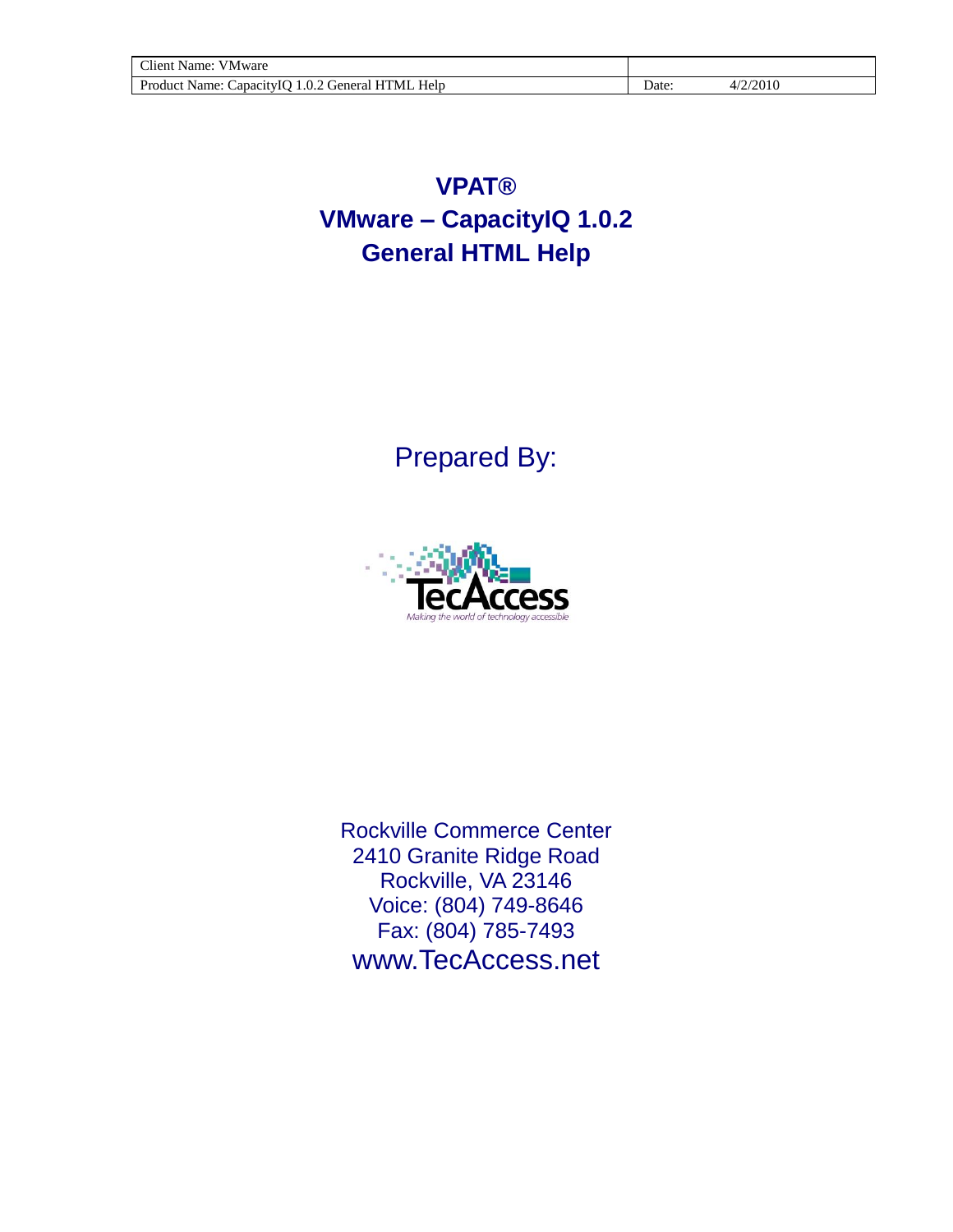# **VPAT**

#### **Product:** VMware Capacity IQ 1.0.2 General HTML Help **Components covered**: Online HTML Help **Contact for more information:** http://www.VMware.com **Date:** March 31, 2010

| <b>Summary of Voluntary Product Accessibility Template</b>         |                                      |                                                                                                       |  |
|--------------------------------------------------------------------|--------------------------------------|-------------------------------------------------------------------------------------------------------|--|
| <b>Criteria</b>                                                    | <b>Supporting</b><br><b>Features</b> | <b>Remarks and Explanations</b>                                                                       |  |
| Section 1194.21 Software Applications<br>and Operating Systems     | Not applicable                       | This is applicable to the online help<br>documentation. Please refer to the<br>attached 1194.21 VPAT  |  |
| Section 1194.22 Web-based Internet<br>Information and Applications | Supports with<br>exceptions          | This is applicable to the online help<br>documentation. Please refer to the<br>attached 1194.22 VPAT. |  |
| Section 1194.23 Telecommunications<br>Products                     | Not<br>Applicable                    |                                                                                                       |  |
| Section 1194.24 Video and Multimedia<br>Products                   | Not<br>Applicable                    |                                                                                                       |  |
| Section 1194.25 Self-contained, Closed<br>Products                 | Not<br>Applicable                    |                                                                                                       |  |
| Section 1194.26 Desktop and Portable<br>Computers                  | Not<br>Applicable                    |                                                                                                       |  |
| Section 1194.31 Functional<br>lPerformance Criteria                | Supports with<br>Exceptions          | Please reference the included 1194.21,<br>1194.22 and 1194.31 sections.                               |  |
| Section 1194.41 Information,<br>Documentation and Support          | Supports                             | Please reference the included 1194.41<br>section                                                      |  |

 $\overline{\mathbf{1}}$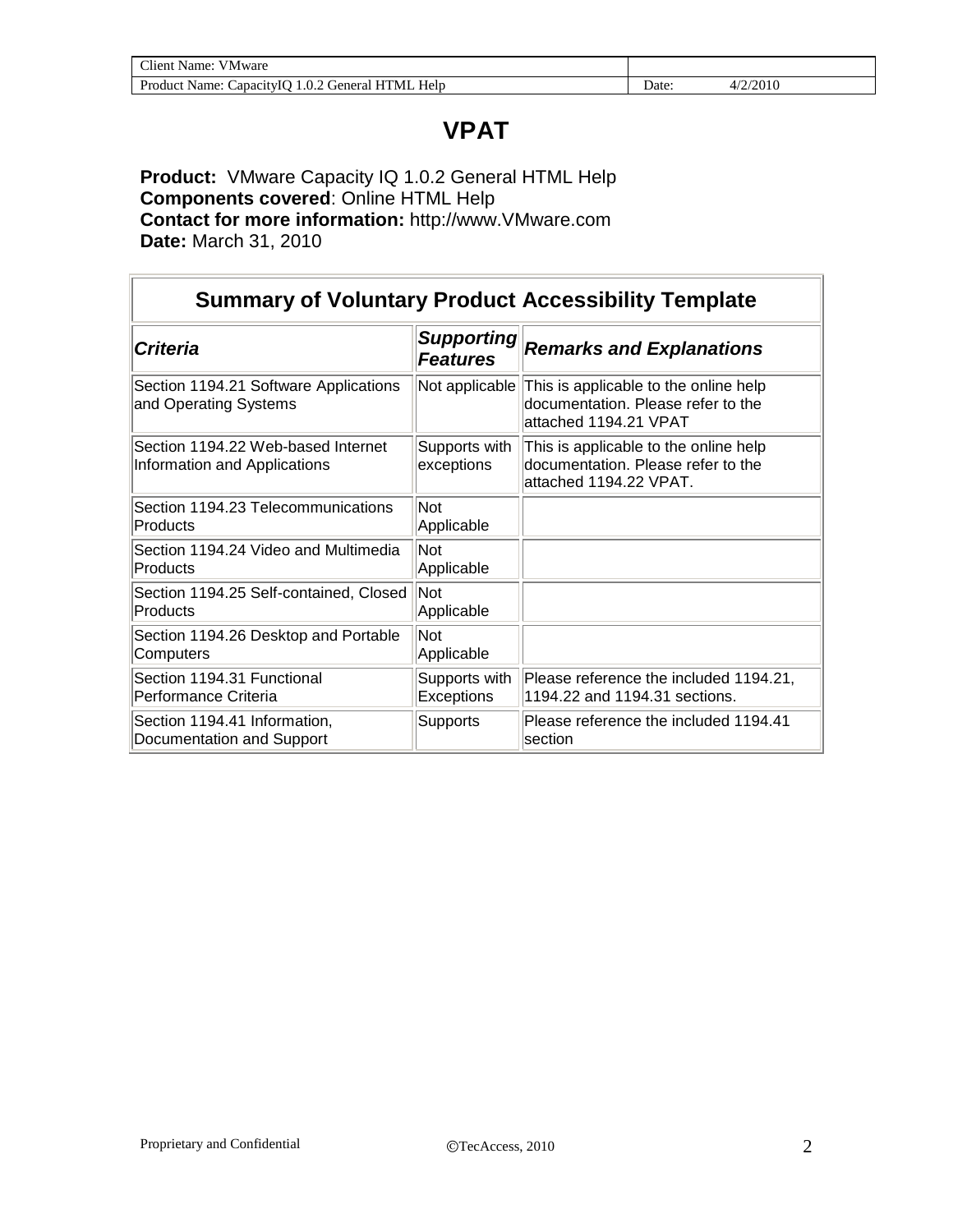| Client Name:<br><b>VMware</b>                     |       |          |  |
|---------------------------------------------------|-------|----------|--|
| Product Name: Capacity IO 1.0.2 General HTML Help | ⊃ate∙ | 4/2/2010 |  |

### **Explanation of Supporting Features (second column on VPAT)**

| Use this language when you<br>determine the product fully<br>meets the letter and intent of the<br>Criteria.                                                                                                                                                                                                                                                |
|-------------------------------------------------------------------------------------------------------------------------------------------------------------------------------------------------------------------------------------------------------------------------------------------------------------------------------------------------------------|
| Use this language when you<br>determine the product does not<br>fully meet the letter and intent of<br>the Criteria, but provides some<br>level of access relative to the<br>Criteria.                                                                                                                                                                      |
| Use this language when you<br>have identified an alternate way<br>to meet the intent of the Criteria<br>or when the product does not<br>fully meet the intent of the<br>Criteria.                                                                                                                                                                           |
| Use this language when you<br>determine the product fully<br>meets the letter and intent of the<br>Criteria when used in<br>combination with Compatible AT.<br>For example, many software<br>programs can provide speech<br>output when combined with a<br>compatible screen reader<br>(commonly used assistive<br>technology for people who are<br>blind). |
| Use this language when you<br>determine the product does not<br>meet the letter or intent of the<br>Criteria.                                                                                                                                                                                                                                               |
| Use this language when you<br>determine that the Criteria do not<br>apply to the specific product.                                                                                                                                                                                                                                                          |
| Use this language when you<br>determine a Fundamental<br>Alteration of the product would<br>be required to meet the Criteria<br>(see the access board standards<br>for the definition of "fundamental<br>alteration").                                                                                                                                      |
|                                                                                                                                                                                                                                                                                                                                                             |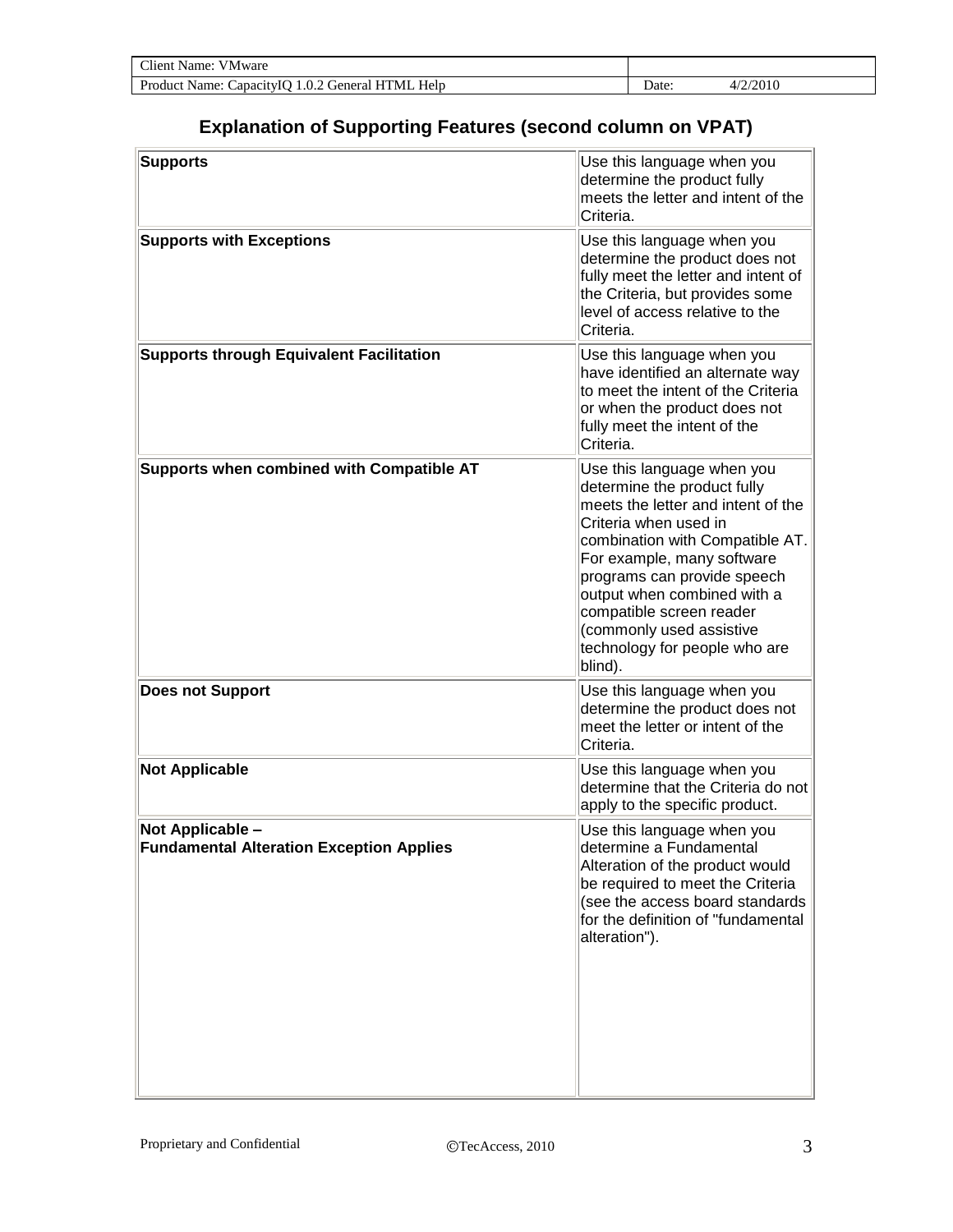| Client Name:<br><b>VMware</b>                            |       |               |
|----------------------------------------------------------|-------|---------------|
| Help<br>CapacityIO 1.0.2 General HTML<br>Product Name: C | Jate: | /2/2010<br>47 |

## **1194.21 Software Applications and Operating Systems**

| <b>Criteria</b>                                                                                                                                                                                                                                                                                                                                                                                                                                                                                                                                                                                | <b>Supporting</b><br><b>Features</b>         | <b>Remarks and explanations</b>                                                                                                                                  |
|------------------------------------------------------------------------------------------------------------------------------------------------------------------------------------------------------------------------------------------------------------------------------------------------------------------------------------------------------------------------------------------------------------------------------------------------------------------------------------------------------------------------------------------------------------------------------------------------|----------------------------------------------|------------------------------------------------------------------------------------------------------------------------------------------------------------------|
| (a) When software is designed to run<br>on a system that has a keyboard,<br>product functions shall be executable<br>from a keyboard where the function<br>itself or the result of performing a<br>function can be discerned textually.                                                                                                                                                                                                                                                                                                                                                        | <b>Supports</b><br>with<br><b>Exceptions</b> | Some Portions of the application are not<br>keyboard accessible.                                                                                                 |
| (b) Applications shall not disrupt or<br>disable activated features of other<br>products that are identified as<br>accessibility features, where those<br>features are developed and<br>documented according to industry<br>standards. Applications also shall not<br>disrupt or disable activated features of<br>any operating system that are identified<br>as accessibility features where the<br>application programming interface for<br>those accessibility features has been<br>documented by the manufacturer of the<br>operating system and is available to the<br>product developer. | <b>Supports</b><br>with<br><b>Exceptions</b> | The Web-based GUI does not honor or<br>extend all Windows high contrast or large<br>font settings set as accessibility options in<br>Windows.                    |
| (c) A well-defined on-screen indication<br>of the current focus shall be provided<br>that moves among interactive interface<br>elements as the input focus changes.<br>The focus shall be programmatically<br>exposed so that Assistive Technology<br>can track focus and focus changes.                                                                                                                                                                                                                                                                                                       | <b>Supports</b><br>with<br><b>Exceptions</b> | The Web-based graphical user interface<br>(GUI) does not always provide accurate<br>indicators of focus on the current screen.                                   |
| (d) Sufficient information about a user<br>interface element including the identity,<br>operation and state of the element shall<br>be available to Assistive Technology.<br>When an image represents a program<br>element, the information conveyed by<br>the image must also be available in<br>∣text.                                                                                                                                                                                                                                                                                       | <b>Supports</b><br>with<br><b>Exceptions</b> | The Web-based GUI does not always<br>present accurate information to the user<br>of Assistive Technology. The form field<br>under the Search tab is not labeled. |
| (e) When bitmap images are used to<br>identify controls, status indicators, or<br>other programmatic elements, the<br>meaning assigned to those images<br>shall be consistent throughout an<br>application's performance.                                                                                                                                                                                                                                                                                                                                                                      | <b>Supports</b>                              | Bitmap images are used in a consistent<br>manner.                                                                                                                |
| (f) Textual information shall be provided<br>through operating system functions for<br>displaying text. The minimum<br>information that shall be made available<br>is text content, text input caret location,<br>and text attributes.                                                                                                                                                                                                                                                                                                                                                         | <b>Supports</b><br>with<br><b>Exceptions</b> | Not all information is available through the<br>textual information, for example a form<br>field is not properly labeled.                                        |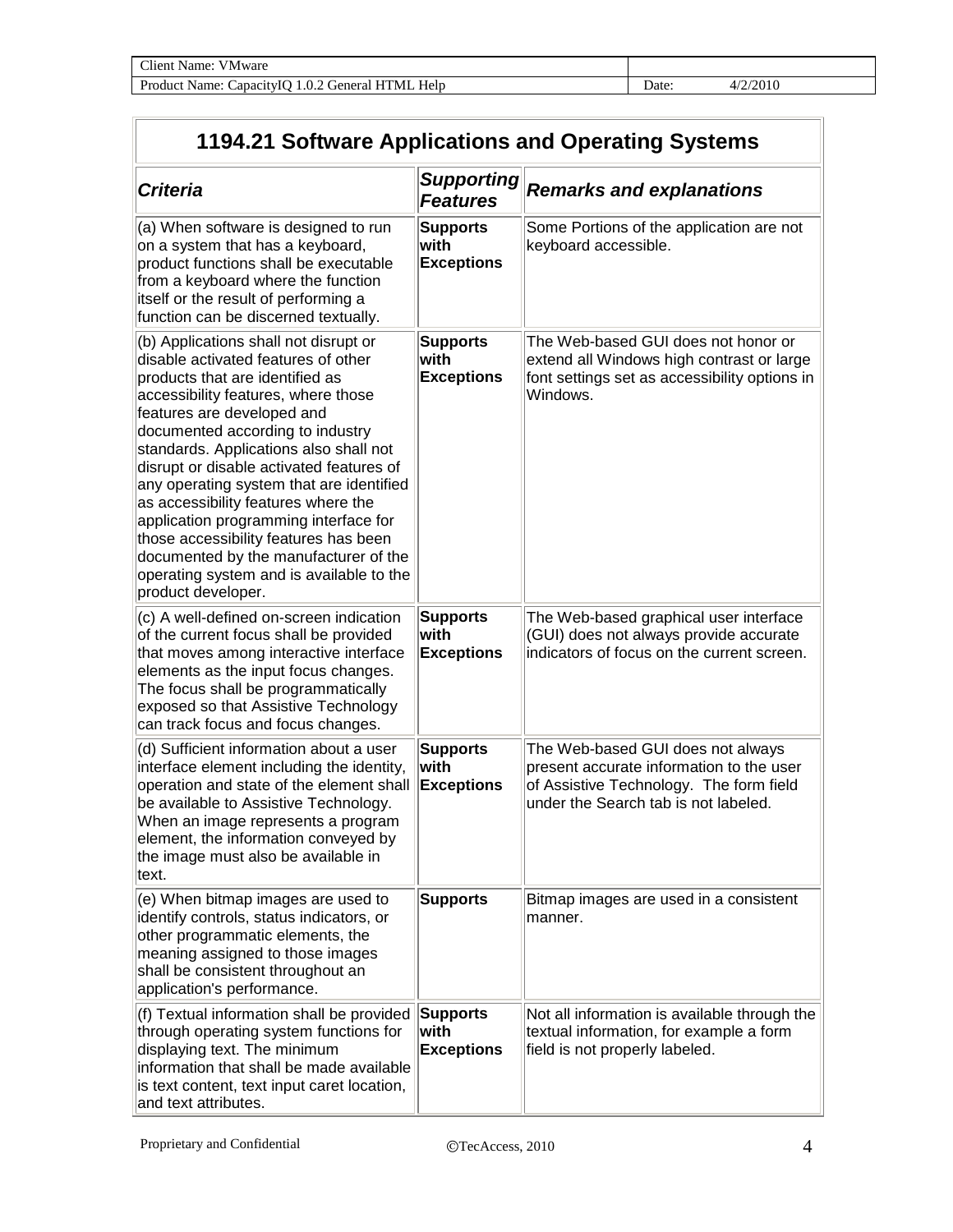| Client Name: VMware                               |      |          |
|---------------------------------------------------|------|----------|
| Product Name: Capacity IO 1.0.2 General HTML Help | Jate | 4/2/2010 |

## **1194.21 Software Applications and Operating Systems**

| <b>Criteria</b>                                                                                                                                                                                                                                                  | <b>Supporting</b><br><b>Features</b>         | <b>Remarks and explanations</b>                                                                                                                                                                                                                                                                                                         |
|------------------------------------------------------------------------------------------------------------------------------------------------------------------------------------------------------------------------------------------------------------------|----------------------------------------------|-----------------------------------------------------------------------------------------------------------------------------------------------------------------------------------------------------------------------------------------------------------------------------------------------------------------------------------------|
| (g) Applications shall not override user<br>selected contrast and color selections<br>and other individual display attributes.                                                                                                                                   | <b>Supports</b><br>with<br><b>Exceptions</b> | The Web-based GUI does not honor or<br>extend all Windows high contrast or large<br>font settings. Please see 1194.21(b)                                                                                                                                                                                                                |
| $(h)$ When animation is displayed, the<br>information shall be displayable in at<br>least one non-animated presentation<br>mode at the option of the user.                                                                                                       | <b>Not</b><br>Applicable                     | There is no animation in the application                                                                                                                                                                                                                                                                                                |
| (i) Color coding shall not be used as the<br>only means of conveying information,<br>indicating an action, prompting a<br>response, or distinguishing a visual<br>element.                                                                                       | <b>Supports</b>                              | This product does not use color coding as<br>the only means to convey information,<br>indicating an action, prompting responses<br>or distinguishing visual elements.                                                                                                                                                                   |
| $\vert$ (j) When a product permits a user to<br>adjust color and contrast settings, a<br>variety of color selections capable of<br>producing a range of contrast levels<br>shall be provided.                                                                    | <b>Not</b><br>Applicable                     | The Web-based client does not permit a<br>user to adjust color or contrast selections<br>through the product itself. The product<br>inherits some settings from Microsoft<br>Windows which provides a range of<br>contrast levels for applications that allow a<br>user to adjust color and contrast settings.<br>Please see 1194.21(g) |
| $(k)$ Software shall not use flashing or<br>blinking text, objects, or other elements<br>having a flash or blink frequency<br>greater than 2 Hz and lower than 55<br>Hz.                                                                                         | <b>Supports</b>                              | No flashing or blinking text is used in this<br>product.                                                                                                                                                                                                                                                                                |
| (I) When electronic forms are used, the<br>form shall allow people using Assistive<br>Technology to access the information,<br>field elements, and functionality<br>required for completion and submission<br>of the form, including all directions and<br>cues. | Does not<br>Support                          | When using the Web-based GUI form<br>fields are not accessible to Assistive<br>Technology (AT).                                                                                                                                                                                                                                         |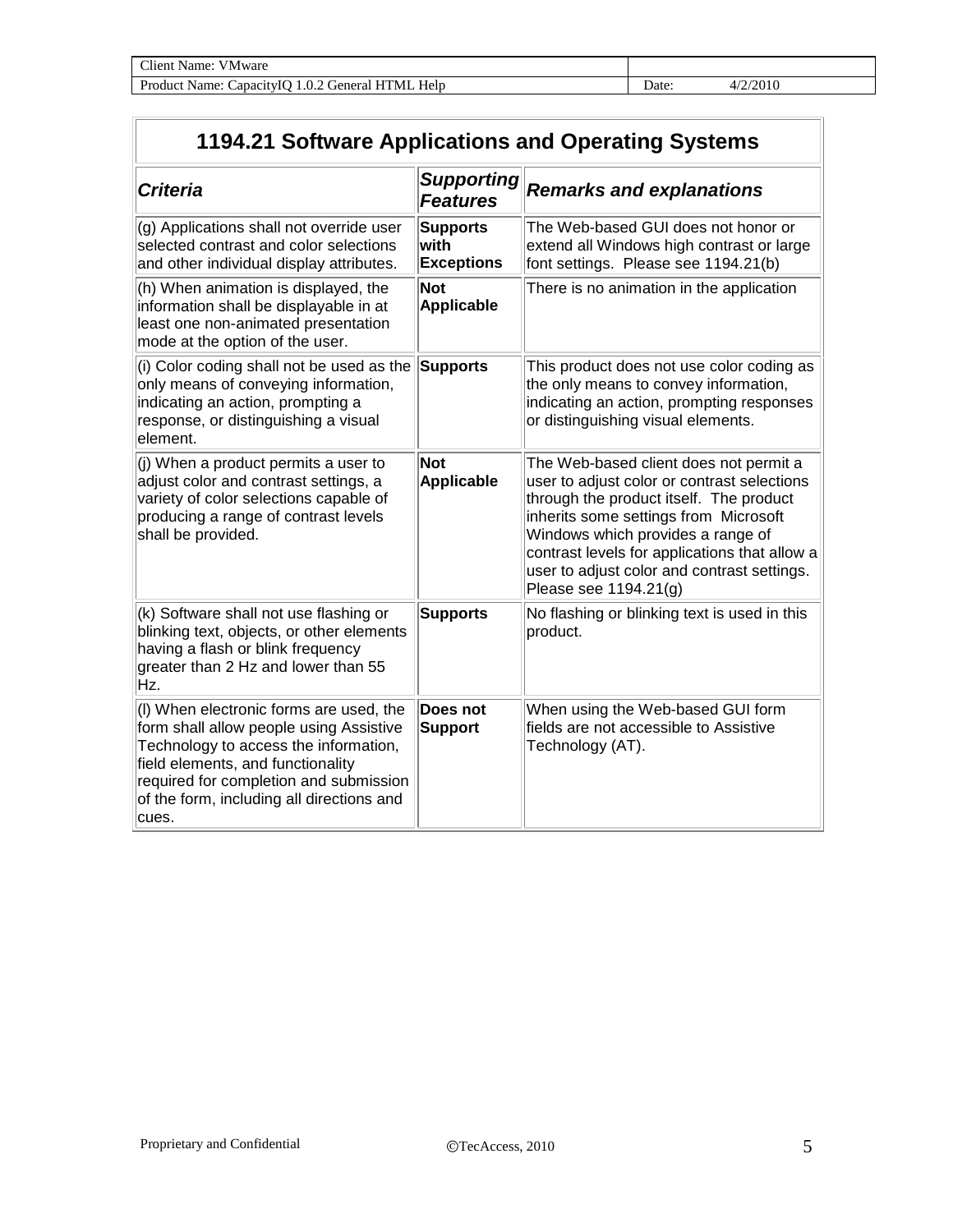| 1194.22 Web-based Internet information and applications                                                                                                                                                                                                                                                              |                                           |                                                                                                      |  |
|----------------------------------------------------------------------------------------------------------------------------------------------------------------------------------------------------------------------------------------------------------------------------------------------------------------------|-------------------------------------------|------------------------------------------------------------------------------------------------------|--|
| <b>Criteria</b>                                                                                                                                                                                                                                                                                                      | <b>Supporting</b><br><b>Features</b>      | <b>Remarks and</b><br>explanations                                                                   |  |
| (a) A text equivalent for every non-text<br>element shall be provided (e.g., via "alt",<br>"longdesc", or in element content).                                                                                                                                                                                       | <b>Supports with</b><br><b>Exceptions</b> | All Images do not have<br>Alt attributes.                                                            |  |
| (b) Equivalent alternatives for any multimedia<br>presentation shall be synchronized with the<br>presentation.                                                                                                                                                                                                       | Not applicable                            | There is no multimedia.                                                                              |  |
| (c) Web pages shall be designed so that all<br>information conveyed with color is also<br>available without color, for example from<br>context or markup.                                                                                                                                                            | <b>Supports</b>                           | Color is not used as a<br>sole means of conveying<br>information.                                    |  |
| (d) Documents shall be organized so they are<br>readable without requiring an associated style<br>sheet.                                                                                                                                                                                                             | <b>Supports</b>                           | The help pages can be<br>read with style sheets<br>disabled. Headings and<br>lists have HTML markup. |  |
| (e) Redundant text links shall be provided for<br>each active region of a server-side image<br>map.                                                                                                                                                                                                                  | Not applicable                            | Server-side image maps<br>are not used.                                                              |  |
| (f) Client-side image maps shall be provided<br>instead of server-side image maps except<br>where the regions cannot be defined with an<br>available geometric shape.                                                                                                                                                | Not applicable                            | Client-side image maps<br>are not used.                                                              |  |
| (g) Row and column headers shall be<br>identified for data tables.                                                                                                                                                                                                                                                   | <b>Does not Supports</b>                  | Column headers for data<br>tables do not have TH<br>tags.                                            |  |
| (h) Markup shall be used to associate data<br>cells and header cells for data tables that<br>have two or more logical levels of row or<br>column headers.                                                                                                                                                            | Not applicable                            | Data tables do not have<br>multilevel columns or<br>rows.                                            |  |
| (i) Frames shall be titled with text that<br>facilitates frame identification and navigation                                                                                                                                                                                                                         | <b>Does Not Support</b>                   | Frames are used without<br>meaningful titles.                                                        |  |
| $\vert$ (j) Pages shall be designed to avoid causing<br>the screen to flicker with a frequency greater<br>than 2 Hz and lower than 55 Hz.                                                                                                                                                                            | <b>Supports</b>                           | Pages do not flash or<br>blink.                                                                      |  |
| $(k)$ A text-only page, with equivalent<br>information or functionality, shall be provided<br>to make a web site comply with the provisions<br>of this part, when compliance cannot be<br>accomplished in any other way. The content<br>of the text-only page shall be updated<br>whenever the primary page changes. | Not applicable                            | A text only page is not<br>needed to access<br>information provided in<br>the help files.            |  |
| (I) When pages utilize scripting languages to<br>display content, or to create interface<br>elements, the information provided by the<br>script shall be identified with functional text<br>that can be read by Assistive Technology.                                                                                | <b>Supports with</b><br><b>Exceptions</b> | Not all Interfaces are<br>keyboard accessible.                                                       |  |
| $\vert$ (m) When a web page requires that an applet, $\vert$ Not applicable                                                                                                                                                                                                                                          |                                           | Plug-ins are not used.                                                                               |  |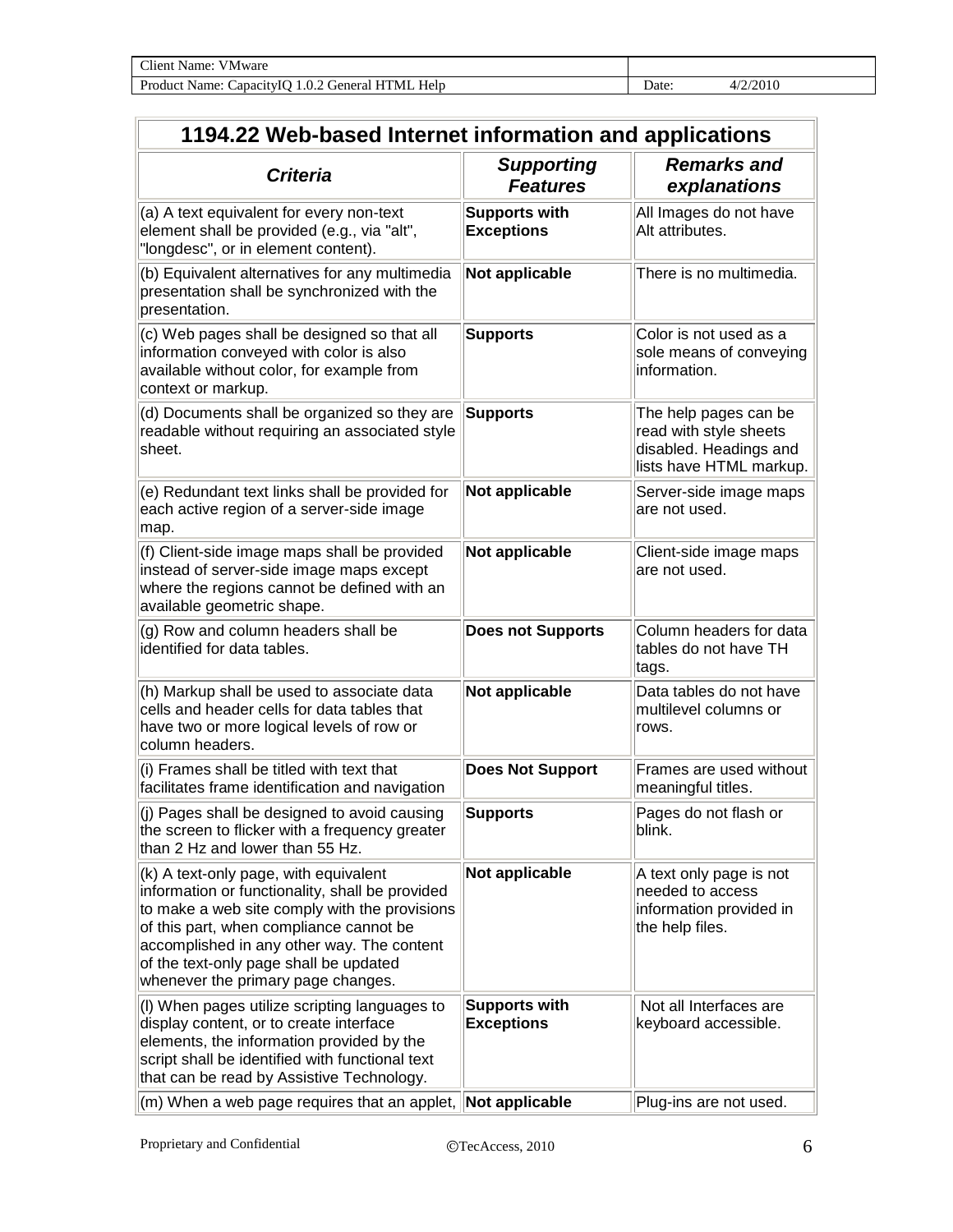| Client Name:<br>VMware                               |      |          |
|------------------------------------------------------|------|----------|
| Help<br>Product Name: Capacity IQ 1.0.2 General HTML | Date | 4/2/2010 |

| 1194.22 Web-based Internet information and applications                                                                                                                                                                                                                                   |                                      |                                                                                                                                                      |  |
|-------------------------------------------------------------------------------------------------------------------------------------------------------------------------------------------------------------------------------------------------------------------------------------------|--------------------------------------|------------------------------------------------------------------------------------------------------------------------------------------------------|--|
| <b>Criteria</b>                                                                                                                                                                                                                                                                           | <b>Supporting</b><br><b>Features</b> | <b>Remarks and</b><br>explanations                                                                                                                   |  |
| plug-in or other application be present on the<br>client system to interpret page content, the<br>page must provide a link to a plug-in or applet<br>that complies with §1194.21(a) through (I).                                                                                          |                                      |                                                                                                                                                      |  |
| (n) When electronic forms are designed to be<br>completed on-line, the form shall allow people<br>using Assistive Technology to access the<br>information, field elements, and functionality<br>required for completion and submission of the<br>form, including all directions and cues. | <b>Does not Support</b>              | At least one Form Field<br>is used which does not<br>have a valid label                                                                              |  |
| (o) A method shall be provided that permits<br>users to skip repetitive navigation links.                                                                                                                                                                                                 | <b>Does not Support</b>              | There are navigation<br>tabs on the screen<br>presented to the user.<br>There is no skip<br>navigation link to take the<br>user to the main content. |  |
| (p) When a timed response is required, the<br>user shall be alerted and given sufficient time<br>to indicate more time is required.                                                                                                                                                       | Not applicable                       | There are no timed<br>responses required.                                                                                                            |  |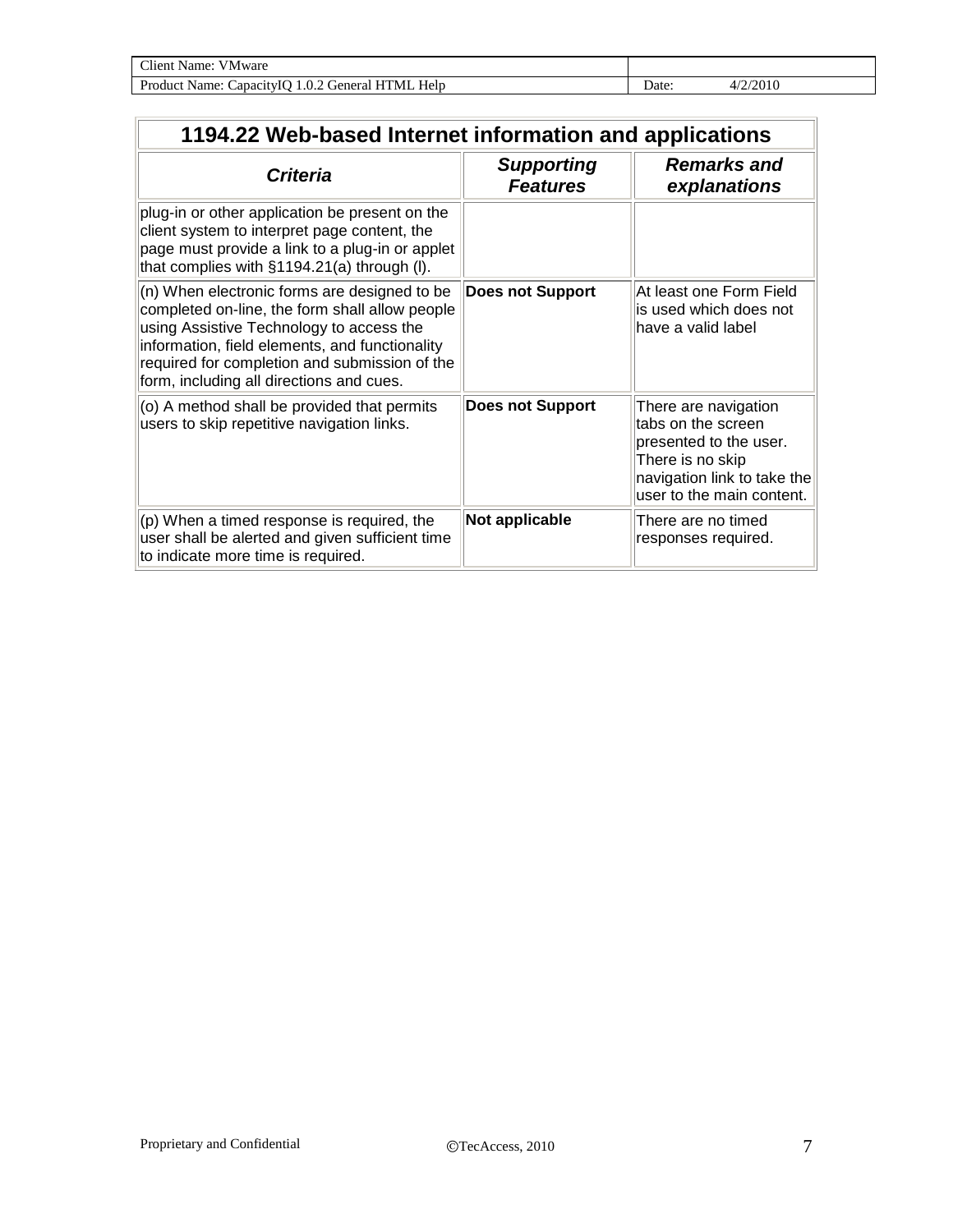| $\gamma$ lient.<br>vame:<br>V M ware<br>.                           |       |                     |  |
|---------------------------------------------------------------------|-------|---------------------|--|
| Product<br>Help<br>General.<br>'UML<br>Name:<br>CapacitylO<br>1.0.2 | ⊃ate: | /2010<br>$\Delta l$ |  |

| 1194.31 Functional performance criteria                                                                                                                                                                                                                                                                                          |                                            |                                                                        |  |  |
|----------------------------------------------------------------------------------------------------------------------------------------------------------------------------------------------------------------------------------------------------------------------------------------------------------------------------------|--------------------------------------------|------------------------------------------------------------------------|--|--|
| <b>Criteria</b>                                                                                                                                                                                                                                                                                                                  | <b>Supporting Features</b>                 | <b>Remarks and</b><br>explanations                                     |  |  |
| (a) At least one mode of operation and<br>information retrieval that does not require<br>user vision shall be provided, or support for<br>assistive technology used by people who<br>are blind or visually impaired shall be<br>provided.                                                                                        | Supports with exceptions Reference 1194.22 |                                                                        |  |  |
| (b) At least one mode of operation and<br>information retrieval that does not require<br>visual acuity greater than 20/70 shall be<br>provided in audio and enlarged print output<br>working together or independently, or<br>support for assistive technology used by<br>people who are visually impaired shall be<br>provided. | Supports with exceptions Reference 1194.22 |                                                                        |  |  |
| (c) At least one mode of operation and<br>information retrieval that does not require<br>user hearing shall be provided, or support<br>for assistive technology used by people<br>who are deaf or hard of hearing shall be<br>provided.                                                                                          | Not applicable                             | User hearing is not<br>required to access the<br>Web-based help files. |  |  |
| (d) Where audio information is important<br>for the use of a product, at least one mode<br>of operation and information retrieval shall<br>be provided in an enhanced auditory<br>fashion, or support for assistive hearing<br>devices shall be provided.                                                                        | Not applicable                             | Audio is not used.                                                     |  |  |
| (e) At least one mode of operation and<br>information retrieval that does not require<br>user speech shall be provided, or support<br>for assistive technology used by people<br>with disabilities shall be provided.                                                                                                            | <b>Supports</b>                            | User speech is not<br>required to access<br>content.                   |  |  |
| (f) At least one mode of operation and<br>information retrieval that does not require<br>fine motor control or simultaneous actions<br>and that is operable with limited reach and<br>strength shall be provided.                                                                                                                | <b>Supports</b>                            | Interfaces are keyboard<br>accessible.                                 |  |  |